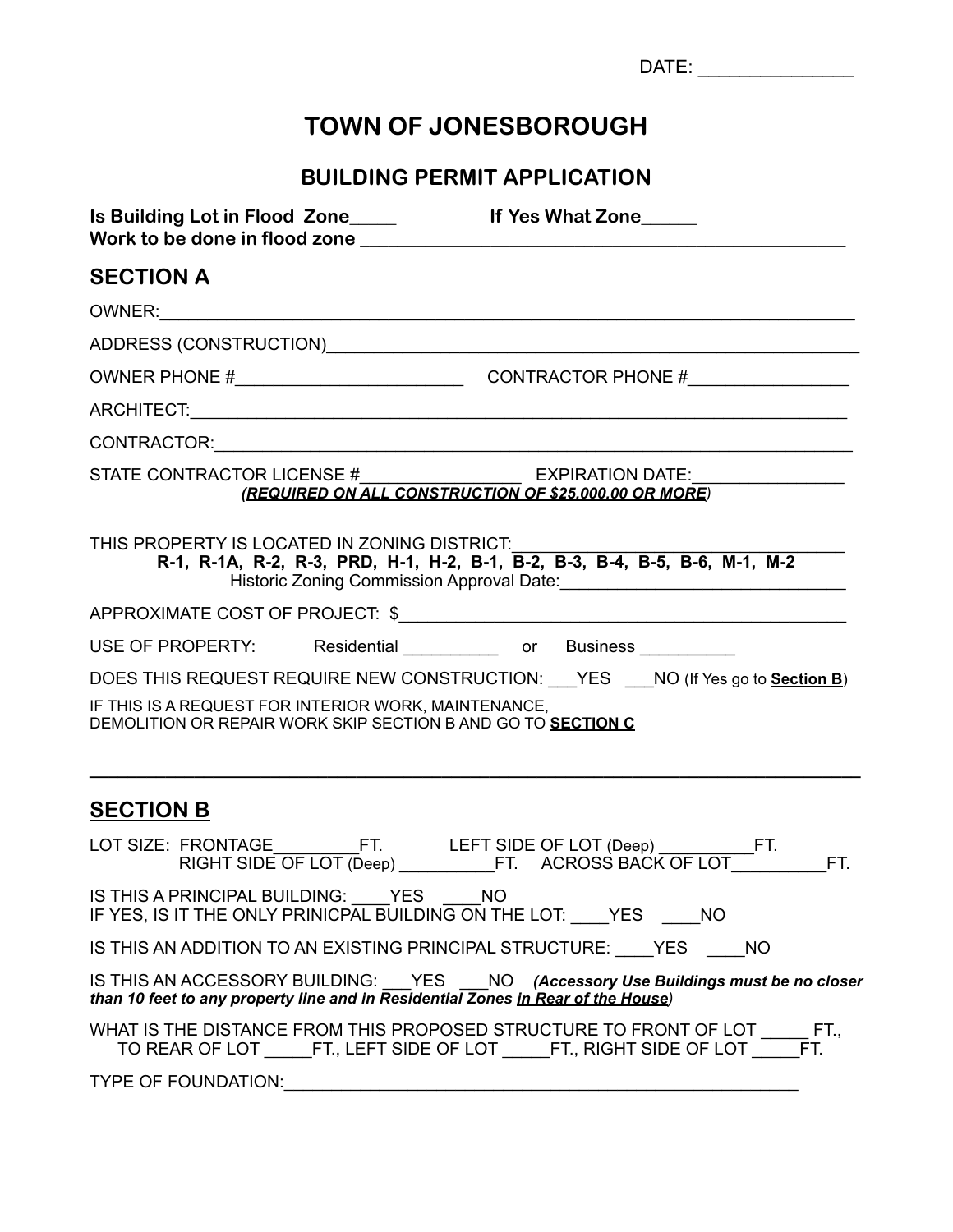|                                                                                                                                                           |  | DATE: _______________ |
|-----------------------------------------------------------------------------------------------------------------------------------------------------------|--|-----------------------|
|                                                                                                                                                           |  |                       |
| TYPE OF CONSTRUCTION: WOOD ___ STEEL ___ CONCRETE ___ BLOCK ___ OTHER                                                                                     |  |                       |
|                                                                                                                                                           |  |                       |
| TYPE OF BASEMENT: FULL PART CRAWL SPACE OTHER                                                                                                             |  |                       |
| TYPE OF HEATING/COOLING SYSTEM: THE CONTRACT OF HEATING COOLING SYSTEM:                                                                                   |  |                       |
|                                                                                                                                                           |  |                       |
| <b>IMPORTANT:</b> Notify Building Inspector when footings are dug -- <b>Do Not</b> pour footing before<br>given permission to do so by Building Inspector |  |                       |

## **SECTION C**

DESCRIBE THE KIND OF WORK THAT YOU INTEND TO DO:

IN MAKING APPLICATION FOR A BUILDING PERMIT, THE APPLICANT STATES THAT THE INFORMATION GIVEN IS, TO THE BEST OF HIS/HER KNOWLEDGE, TRUE AND ACCURATE. IT IS UNDERSTOOD AND AGREED BY THE APPLICANT THAT ANY ERROR, MISSTATEMENT OR MISREPRESENTATION OF FACT, WHETHER WITH OR WITHOUT INTENTION ON HIS/HER PART, SUCH AS MIGHT, IF KNOWN, CAUSE A REFUSAL OF THIS APPLICATION OR ANY ALTERATION OR CHANGE IN PLANS MADE WITHOUT SUFFICIENT GROUNDS MAY RESULT IN THE REVOCATION OF THIS PERMIT. IT IS ALSO UNDERSTOOD BY THE APPLICANT THAT ALL WORK IS TO MEET THE MINIMUM STANDARDS SET FORTH IN THE INTERNATIONAL CODE COUNCIL (ICC) BUILDING CODE AND BY OTHER ORDINANCES SET FORTH BY THE TOWN OF JONESBOROUGH AND THAT IT IS APPLICANT'S RESPONSIBILITY TO FIND OUT WHAT THEY ARE IN REGARD TO THEIR PLANNED PROJECT. IF A CERTIFICATE OF OCCUPANCY IS NOT ISSUED THE WATER WILL NOT BE TRANSFERRED OUT OF THE CONTRACTORS NAME. THERE IS A COPY OF TOWN ORDINANCES ON FILE IN TOWN HALL ALONG WITH A SET OF ICC BUILDING CODE BOOKS. THE BUILDING INSPECTOR WILL TRY TO ANSWER ANY QUESTIONS YOU HAVE.

\_\_\_\_\_\_\_\_\_\_\_\_\_\_\_\_\_\_\_\_\_\_\_\_\_\_\_\_\_\_\_\_\_\_\_\_\_\_\_\_\_\_\_\_\_\_\_\_\_\_\_\_\_\_\_\_\_\_\_\_\_\_\_\_\_\_\_\_\_\_\_\_\_\_\_\_\_\_\_\_\_ \_\_\_\_\_\_\_\_\_\_\_\_\_\_\_\_\_\_\_\_\_\_\_\_\_\_\_\_\_\_\_\_\_\_\_\_\_\_\_\_\_\_\_\_\_\_\_\_\_\_\_\_\_\_\_\_\_\_\_\_\_\_\_\_\_\_\_\_\_\_\_\_\_\_\_\_\_\_\_\_\_ \_\_\_\_\_\_\_\_\_\_\_\_\_\_\_\_\_\_\_\_\_\_\_\_\_\_\_\_\_\_\_\_\_\_\_\_\_\_\_\_\_\_\_\_\_\_\_\_\_\_\_\_\_\_\_\_\_\_\_\_\_\_\_\_\_\_\_\_\_\_\_\_\_\_\_\_\_\_\_\_\_ \_\_\_\_\_\_\_\_\_\_\_\_\_\_\_\_\_\_\_\_\_\_\_\_\_\_\_\_\_\_\_\_\_\_\_\_\_\_\_\_\_\_\_\_\_\_\_\_\_\_\_\_\_\_\_\_\_\_\_\_\_\_\_\_\_\_\_\_\_\_\_\_\_\_\_\_\_\_\_\_\_

| DATE:                      |             | SIGNED:                   |
|----------------------------|-------------|---------------------------|
| APPLICATION APPROVED:      |             |                           |
|                            | <b>DATE</b> | <b>BUILDING INSPECTOR</b> |
| <b>APPLICATION DENIED:</b> |             |                           |
|                            | <b>DATE</b> | <b>BUILDING INSPECTOR</b> |